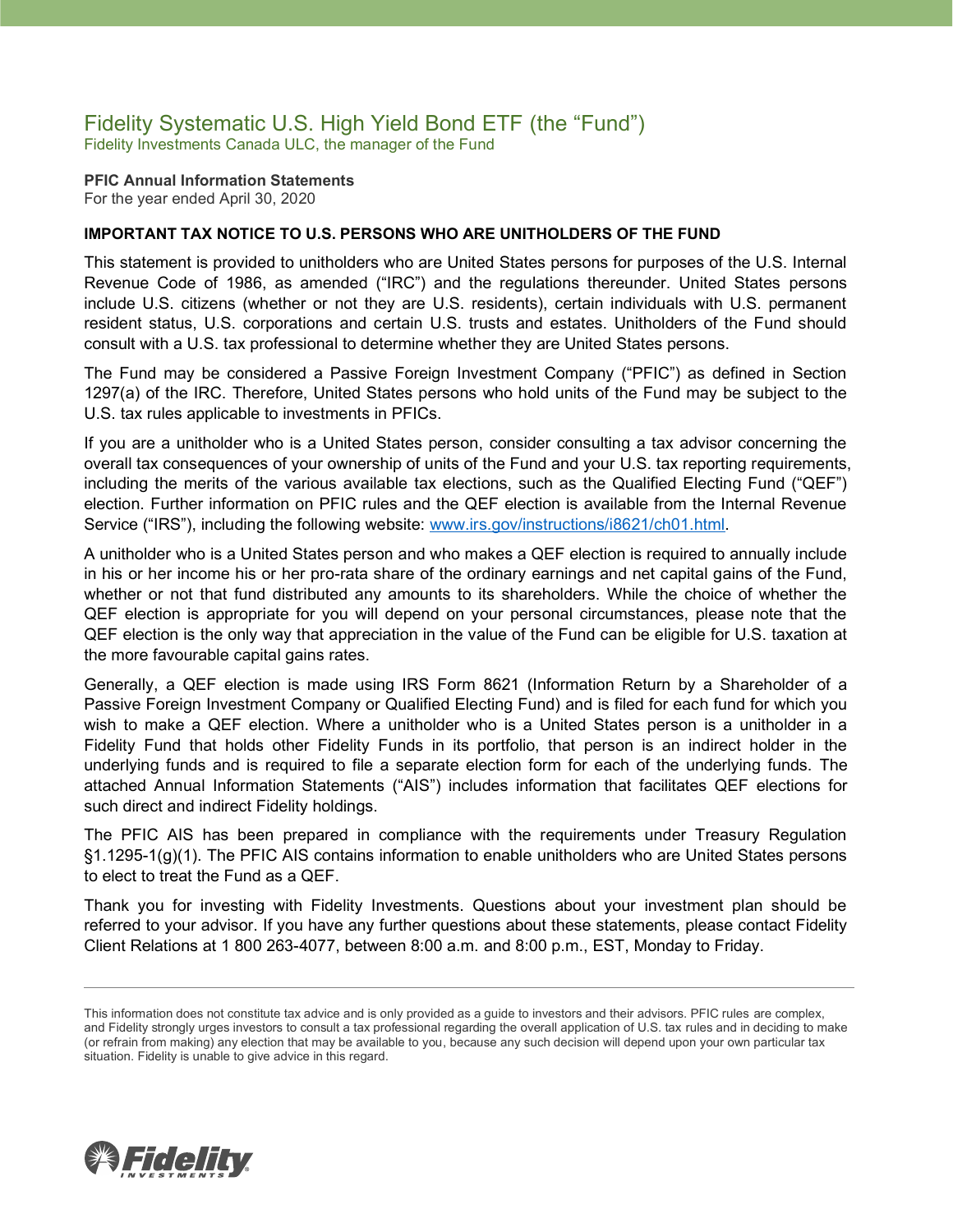# Fidelity Systematic U.S. High Yield Bond ETF

#### **PFIC Annual Information Statements (US\$)**

For the Fund's PFIC taxation year ended April 30, 2020

- 1. This Information Statement applies to the PFIC taxation year of Fidelity Systematic U.S. High Yield Bond ETF (the "Fund") commencing on September 23, 2019 and ending on April 30, 2020.
- 2. The per-unit, per-day amounts of ordinary earnings and net capital gains of the Fund and its lower-tier Fund(s) as applicable, for the period specified in paragraph (1) are provided in the table:

| <b>FIDELITY FUND HELD DIRECTLY</b>                         |                                       | <b>ORDINARY</b><br><b>EARNINGS \$</b> | <b>NET CAPITAL</b><br><b>GAIN \$</b>             |                                              |
|------------------------------------------------------------|---------------------------------------|---------------------------------------|--------------------------------------------------|----------------------------------------------|
| Fidelity Systematic U.S. High Yield Bond ETF               |                                       | 0.00324024                            | 0.00000000                                       |                                              |
| <b>FIDELITY LOWER-TIER FUNDS HELD</b><br><b>INDIRECTLY</b> | <b>ORDINARY</b><br><b>EARNINGS \$</b> | <b>NET CAPITAL</b><br><b>GAIN \$</b>  | <b>FUND'S U.S. TAX</b><br><b>YEAR COMMENCING</b> | <b>FUND'S U.S. TAX</b><br><b>YEAR ENDING</b> |
| Fidelity U.S. Money Market<br><b>Investment Trust</b>      | 0.00029028                            | 0.00000000                            | May 1, 2019                                      | April 30, 2020                               |

To determine your pro-rata share of the amounts of ordinary earnings and net capital gains of the Fund and each of its lower-tier Fund(s) held directly and indirectly, as applicable, multiply the per-unit per-day amounts indicated above by the number of units of the Fund held and the number of days you held the units during the Fund's PFIC taxation year.

Here is an example to illustrate the calculation using the per-unit, per-day factors.

You own 100 units of Fund A from the period May 1, 2019 through October 31, 2019. You purchased an additional 100 units of Fund A on November 1, 2019. You did not sell any units of the Fund at any time during the year. Fund A has a PFIC taxation year end of April 30, 2020.

The Fund's ordinary earnings were \$0.001 per unit, per day.

Result: Your ordinary earnings for 2020 of the directly held Fund are (\$0.001 \* 183 days \* 100) + (\$0.001 \*181 days $*$  200) = \$54.50

Use the same calculation method in the example above to determine your pro-rata share of the amounts of ordinary earnings and capital gains for any applicable lower-tier Fund(s).